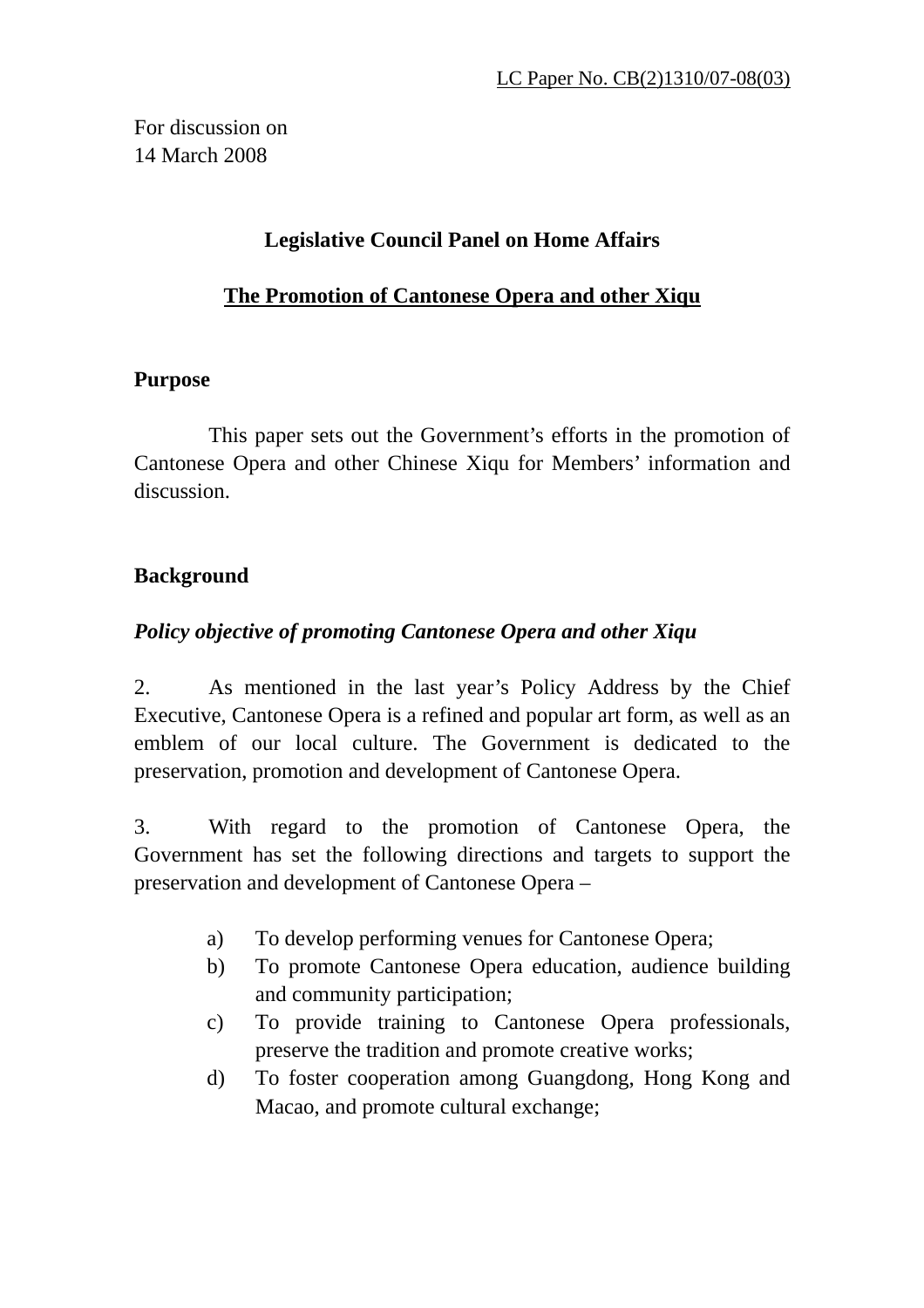- e) To preserve the essence of Cantonese Opera and showcase treasures of our cultural heritage; and
- f) To promote Cantonese Opera as a major tourist attraction.

4. We are currently promoting the development of the art of Cantonese Opera with the concerted efforts of the Home Affairs Bureau (HAB), the Leisure and Cultural Services Department (LCSD), the Hong Kong Arts Development Council (HKADC), the Hong Kong Academy for Performing Arts (HKAPA), the Education Bureau (EDB), the Hong Kong Tourism Board (HKTB) and the District Councils (DCs). As regards the promotion of other Chinese Xiqu, our objective is to provide the public with opportunities to experience and appreciate the diversity of the Chinese culture and arts so as to strengthen Hong Kong's role as an international cultural metropolis.

### *Our work in the promotion of Cantonese Opera*

#### Establishment of the Cantonese Opera Advisory Committee

5. The HAB set up the Cantonese Opera Advisory Committee (COAC) in May 2004 to advise the Government on policies and issues in relation to the promotion, preservation, study and development of Cantonese Opera. The COAC conceives from time to time different projects to meet the specific needs of the development of Cantonese Opera and invites representatives with different expertise from the Cantonese Opera sector to join its working groups and offer their advice. The COAC also organised public consultation sessions and focus group meetings to gauge the views of the Cantonese Opera sector. Three sub-committees on venue, promotion and preservation have been set up under the COAC to underpin its work in different areas.

#### Establishment of the Cantonese Opera Development Fund

6. To tie in with the work of the COAC, the Cantonese Opera Development Fund (CODF) was established in November 2005 to raise donations to support and fund programmes and activities on the study, promotion and development of Cantonese Opera. Managed by an Advisory Committee and an Executive Committee, the CODF has so far raised over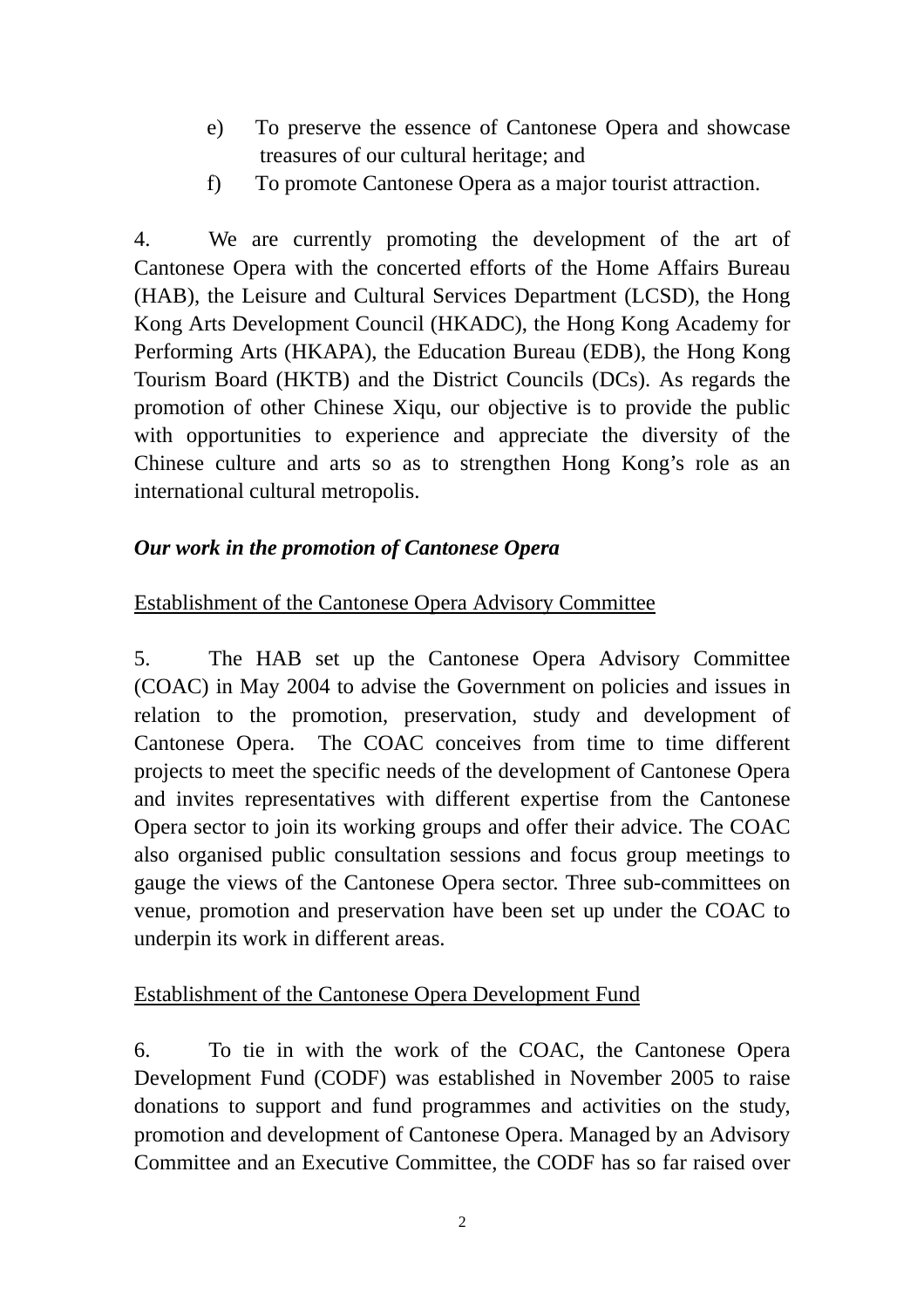\$20 million and granted about \$12 million over the past two years to support some 180 Cantonese Opera projects carried out by local organisations or individuals.

# Establishment of the Programme and Development Committee and the Chinese Traditional Performing Arts Panel by LCSD

7. Established by the LCSD in January 2007, the Programme and Development Committee (PDC) is supported by six Art Form Panels (AFP), including the Chinese Traditional Performing Arts Panel which covers, inter alia, Cantonese Opera and other Chinese Xiqu. The PDC and AFPs are tasked to advise the LCSD on the strategies of performing arts programmes, including local, Mainland and overseas, and to formulate structured and sustainable strategies to identify and support the development of budding and small-scale performing arts groups.

### Development of performance venues for the Cantonese Opera

8. The Government is well aware of the concerns of the Cantonese Opera sector over the shortage of venues for performance, training and practicing, as well as their aspirations for a permanent performance venue. The Government has been in close contact with the Chinese Artists Association of Hong Kong to exchange views on the matter. We have already had the following plans in place to provide venues of different scales to meet different development needs of the Cantonese Opera (including other Xiqu) –

- a) Xiqu Centre in the "West Kowloon Cultural District" A Xiqu Centre dedicated for the Cantonese Opera and other Xiqu is proposed to be built in the "West Kowloon Cultural District". To provide a permanent venue for the Cantonese Opera sector, the Centre will comprise a large theatre  $(1,200 - 1,400 \text{ seats})$ , a small theatre  $(400 \text{ seats})$ , and other practicing and supporting facilities.
- b) Conversion of Yau Ma Tei Theatre and Red Brick Building into a Xiqu Activity Centre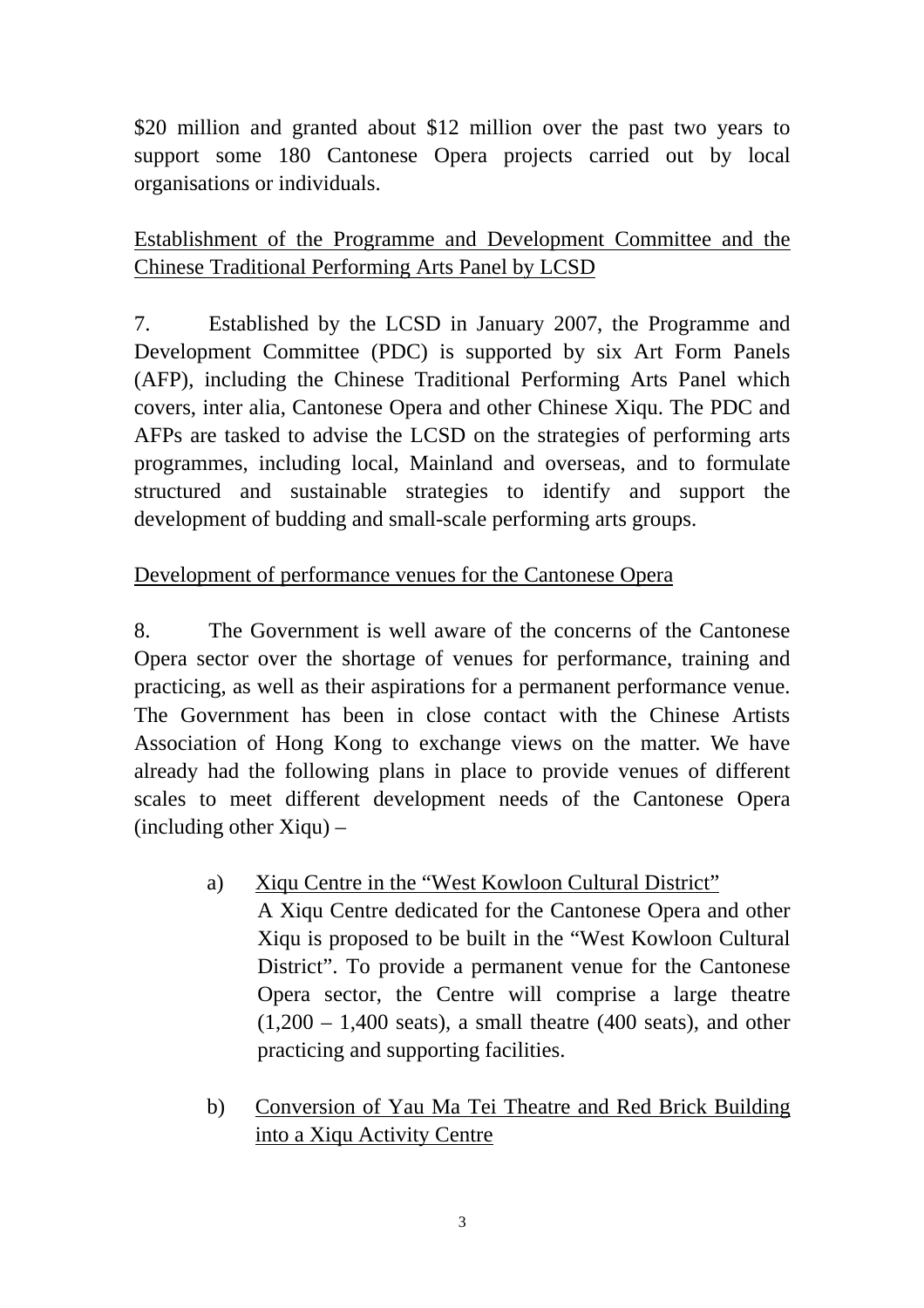To provide a venue mainly for small-scale performances by young artists and for training purpose, the Yau Ma Tei Theatre and the Red Brick Building will be converted into a small theatre of about 300 seats and several practicing or activity rooms. The conversion project is estimated to cost about \$120 million, and scheduled to commence in 2009 and complete in 2011.

- c) Construction of an Annex Building for the Ko Shan Theatre The scope of the construction project includes the building of a medium-sized modern theatre of 600 seats, and several large practicing rooms and audio-recording studios. The construction of the Annex Building is estimated to cost \$450 million, and scheduled to commence in 2010 and complete in 2012. The LCSD will continue to improve the existing facilities in the Ko Shan Theatre to better meet the needs of Cantonese Opera performances. It is expected that the existing and new theatres of the Ko Shan Theatre will produce a synergy effect for the further development of Cantonese Opera.
- d) Training venue for the Cantonese Opera Academy of Hong Kong

Since 2004, the LCSD has rented out several squash courts in the Tung Chau Street Park to the Cantonese Opera Academy of Hong Kong (COA). These squash courts have been recently renovated to provide better training facilities. The LCSD has also converted the vacant areas in Tung Chau Street Park into an office and rented it out to the COA at a concessionary rate.

The Government will continue to explore the feasibility of providing performance venues and training or practicing facilities of different scales in different districts, taking into account the development needs of the Cantonese Opera sector.

9. The LCSD and the HKADC also make use of existing venues to support the staging of Cantonese Opera performances through the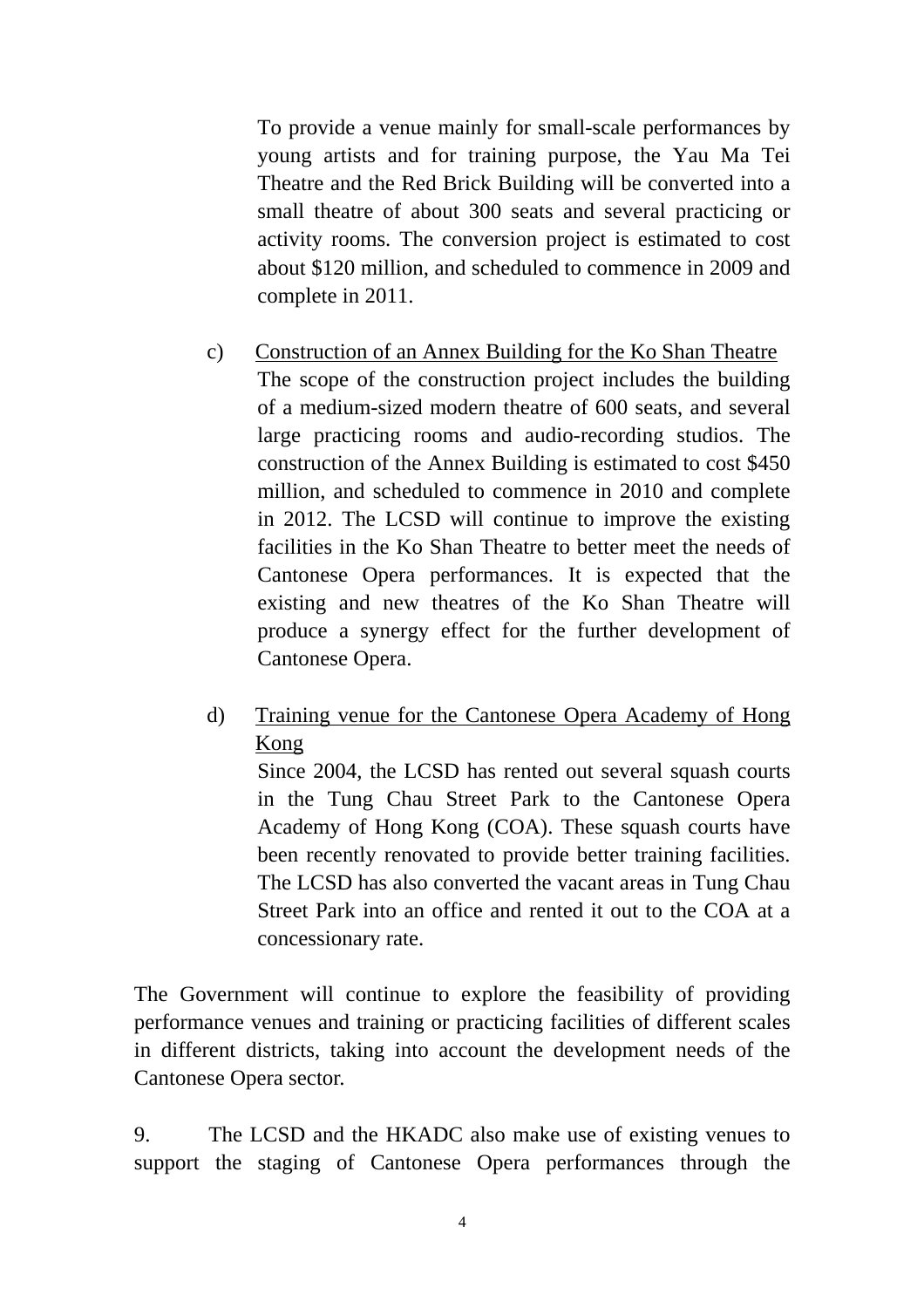following measures and projects –

a) The Cantonese Opera sector as an important "venue partner" of LCSD

As a transitional arrangement before the completion of the "West Kowloon Cultural District" project, we encourage the Cantonese Opera sector to take part in the LCSD's "Venue Partnership Scheme" in order to stage Cantonese Opera performances and related activities at large and regular venues of LCSD in the coming few years. The LCSD is considering the applications and will announce the results of the scheme in the first half of 2008.

b) Implementation of priority venue hiring policy and reduction of hire charges in LCSD performance venues

The LCSD has implemented the priority venue hiring policy for the Cantonese Opera performances since late 2004. In 2007, the number of full-length Cantonese Opera performances and excerpts of Cantonese Opera & operatic singing performances in Ko Shan Theatre increased to 127 and 118 respectively. The LCSD will continue to review the effectiveness of the priority venue hiring policy and keep on adjusting the policy to cater for the needs of the Cantonese Opera sector.

c) Pilot Partnership Scheme on Xiqu Venue at Sunbeam Theatre

Grants are given by the LCSD to the HKADC to support the implementation of Pilot Partnership Scheme on Xiqu Venue at the Sunbeam Theatre. Under this scheme, Cantonese Opera troupes, new talents in particular, are given opportunities to stage performances at the Sunbeam Theatre between 2006 and 2008 to gain more performing experiences. The HKADC also plans to subsidise arts groups to organise appreciation workshops and opera viewing activities for schools at the Sunbeam Theatre.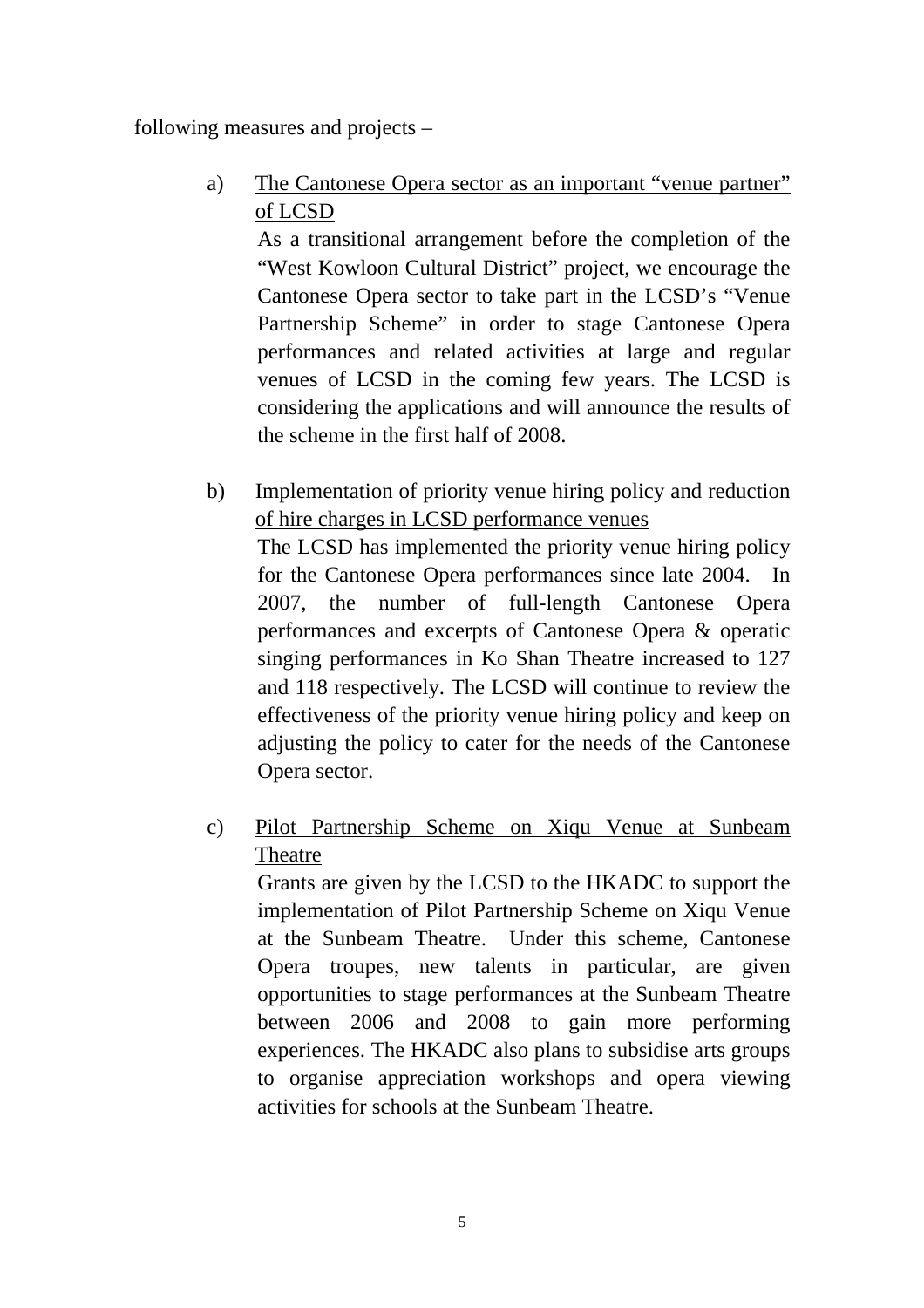Promotion of Cantonese Opera education, audience building and community participation

10. The LCSD, the CODF and the HKADC organise or subsidise thematic and large-scale arts education, community promotion and audience development projects. They also support pilot educational research projects to provide reference cases to schools, such as the Community Cultural Ambassador Scheme, the School Culture Day Scheme, the Pilot Scheme for Senior Secondary School Students, the Research and Pilot Scheme on the Teaching of Cantonese Opera, and the Cantonese Opera Promotion Scheme for the Youth and Community.

11. The progress made in respect of the curriculum development of Cantonese Opera and the provision of relevant teacher training is as follows –

- a) The Music Curriculum Guide (Primary 1 Secondary 3) published by the Curriculum Development Council in 2003 has recommended that teachers should develop students' music skills through the introduction of different varieties of music including the Cantonese Opera. In order to enable teachers to acquire knowledge and learning & teaching skills of Cantonese Opera, the EB has orgainsed a number of workshops and seminars on the learning and teaching of Cantonese Opera for primary and secondary teachers since 2000.
- b) In the New Senior Secondary School Curriculum to be implemented in 2009, Cantonese Opera is included in the core and elective module of the music curriculum. In addition, students can study the scripts of Cantonese Opera by taking the elective module under the Chinese Literature curriculum of the new senior secondary education. The learning experiences of "Aesthetic Development" under the New Senior Secondary School Curriculum would help provide senior secondary students with opportunities to get to know and learn Cantonese opera and other Xiqu.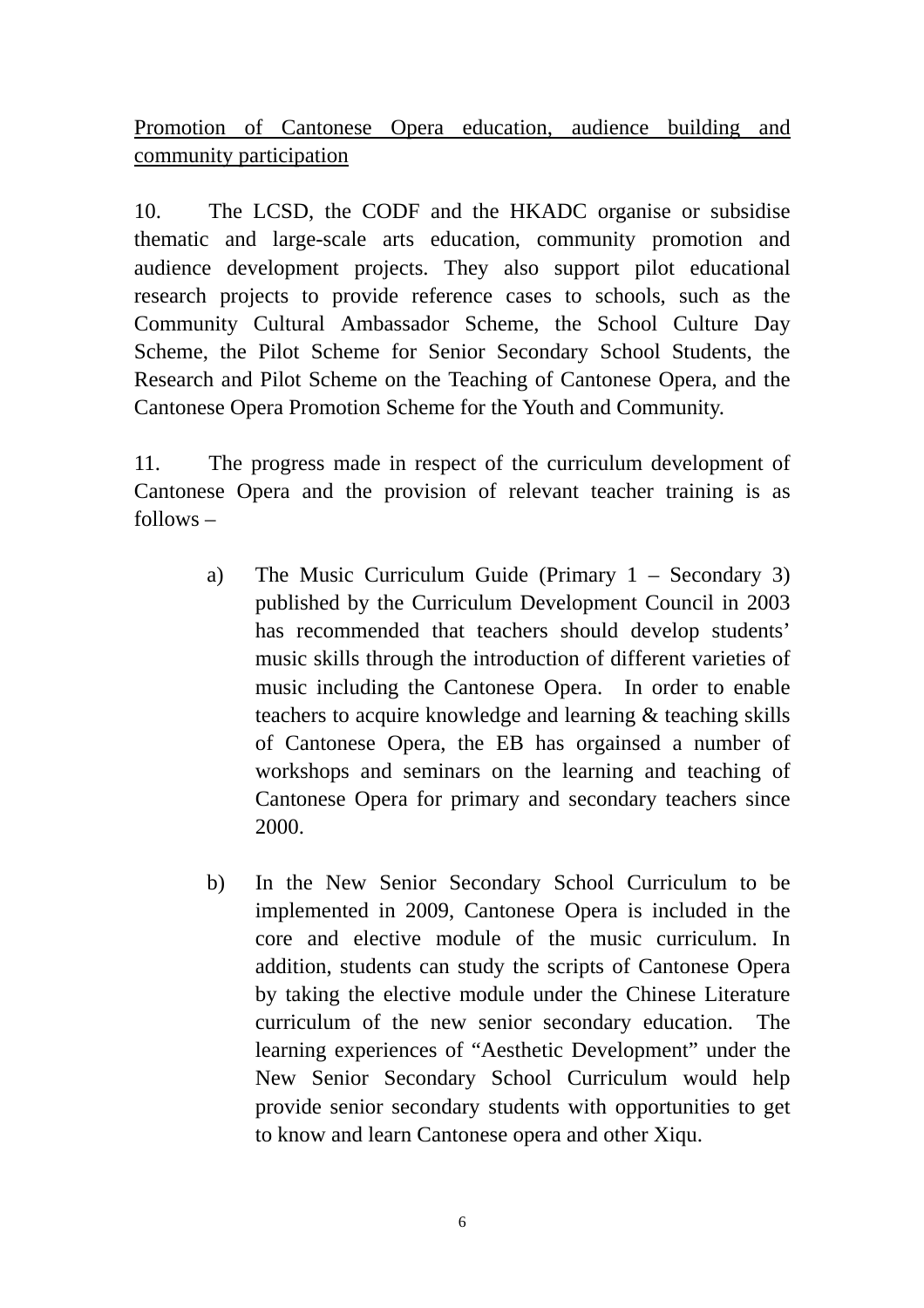c) In the tertiary education, courses on Cantonese Opera or Xiqu are offered at the Chinese University of Hong Kong, the University of Hong Kong, the Hong Kong Baptist University, the Hong Kong Institute of Education and the Hong Kong Academy for Performing Arts.

12. The COAC has been facilitating and encouraging community organisations in the promotion and development of Cantonese Opera. A member of the COAC has initiated to set up the Cantonese Opera Innovation Association, which is a non profit-making organisation formed by the commercial sector, to promote the development of Cantonese Opera and introduce innovative management and market promotion strategies to the sector.

Training of Cantonese Opera professionals, preservation of the tradition and promotion of creative works

13. To promote the continued development of Cantonese Opera, the HKAPA, the HKADC, the CODF and the LCSD provide professional training and skills enhancement opportunities for new and budding artists with potential, render support to the performance of traditional plays and implement projects with innovative ideas through the following initiatives –

### a) Supporting professional training courses

 The HKAPA offered early in 1999 a two-year full-time diploma programme in Cantonese Opera for students attaining Form Five level or above. It has also offered a two-year full-time advanced diploma programme in Cantonese Opera since 2001. Starting from 2007-08, the HAB has allocated funds to the HKAPA to support its full-time and part-time evening programmes on Cantonese Opera including performance, music accompaniment, creative work and research.

 While the HKADC has subsidised the COA's part-time evening courses in performance and other short courses since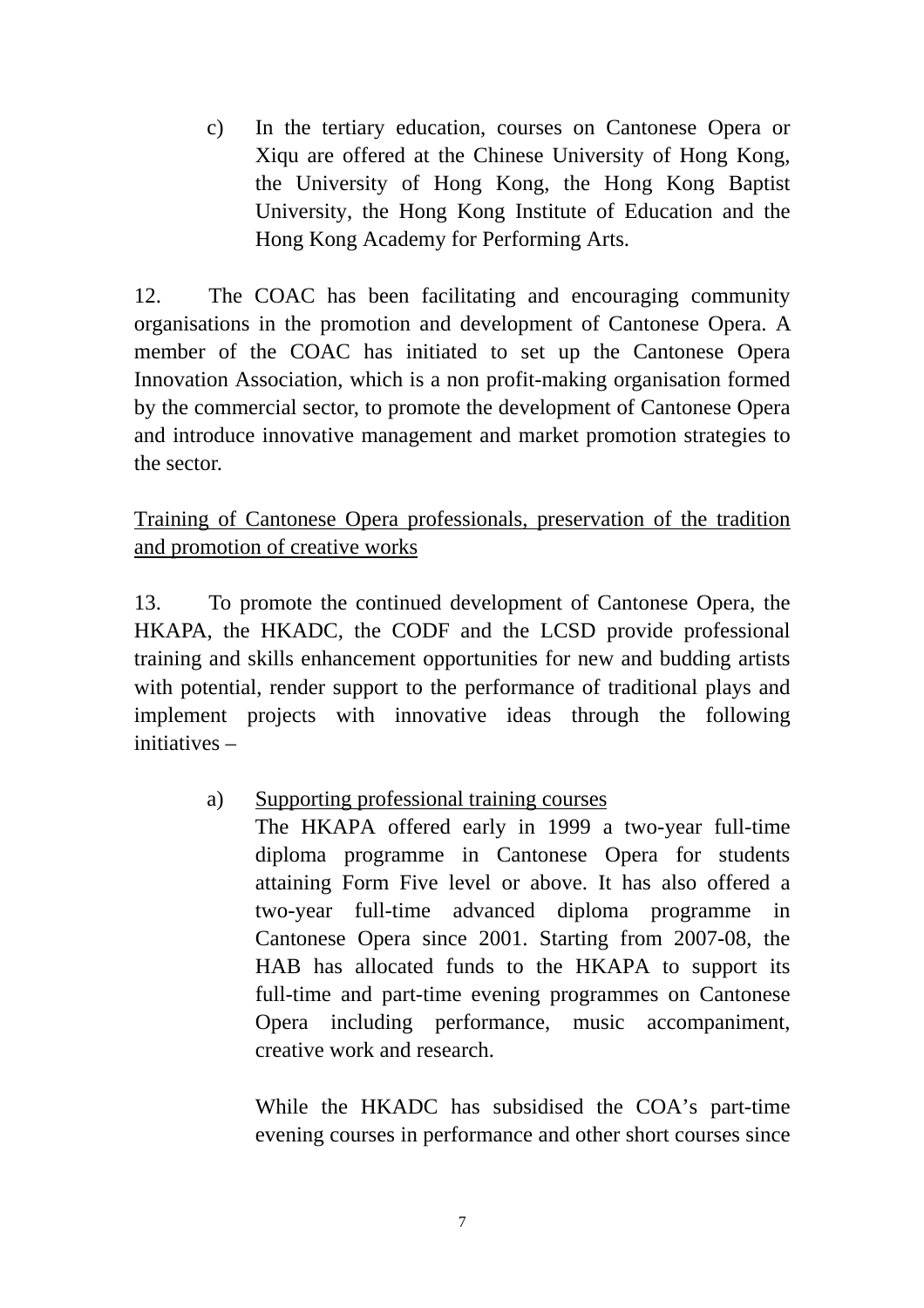1996, the LCSD has helped present the internship and graduation performances for these courses.

b) Nurturing talents through the provision of grants to Cantonese Opera troupes The CODF launched a three-year grant scheme to set up the "Hong Kong Cantonese Opera Troupe for New Talents" to enhance training for new artists of the sector. A grant of \$3 million has been approved to subsidise the operation of the "Hong Kong Young Talent Cantonese Opera Troupe" for a period of three years starting from 2008. The troupe has recruited 10 new artists, including graduates from the HKAPA and other young performers, as their resident artists through open recruitment.

 The HKADC has provided extra funding in 2007-08, through its One-Year Grant Scheme which funds the operation and production costs of arts groups, to support the development of the "Hong Kong Youth Cantonese Opera Troupe" towards excellence. Members of the troupe are mainly graduates from the COA.

- c) Capacity building of budding artists though performances Since the establishment of CODF, it has approved about \$6 million to sponsor over 110 productions performed by budding artists or jointly presented by master and budding artists to nurture new talents. Apart from the continued support of performance projects by new artists through "Project Grants", the HKADC will launch the Budding Artists Grant Scheme in 2008-09 to provide opportunities for new arts practitioners to participate in professional arts activities. In addition, the LCSD invites budding artists to take part in the District Cantonese Opera Parade and other free Cantonese Opera and operatic singing shows to enrich their experiences in performing.
- d) Sponsoring traditional productions and commissioning outstanding creative works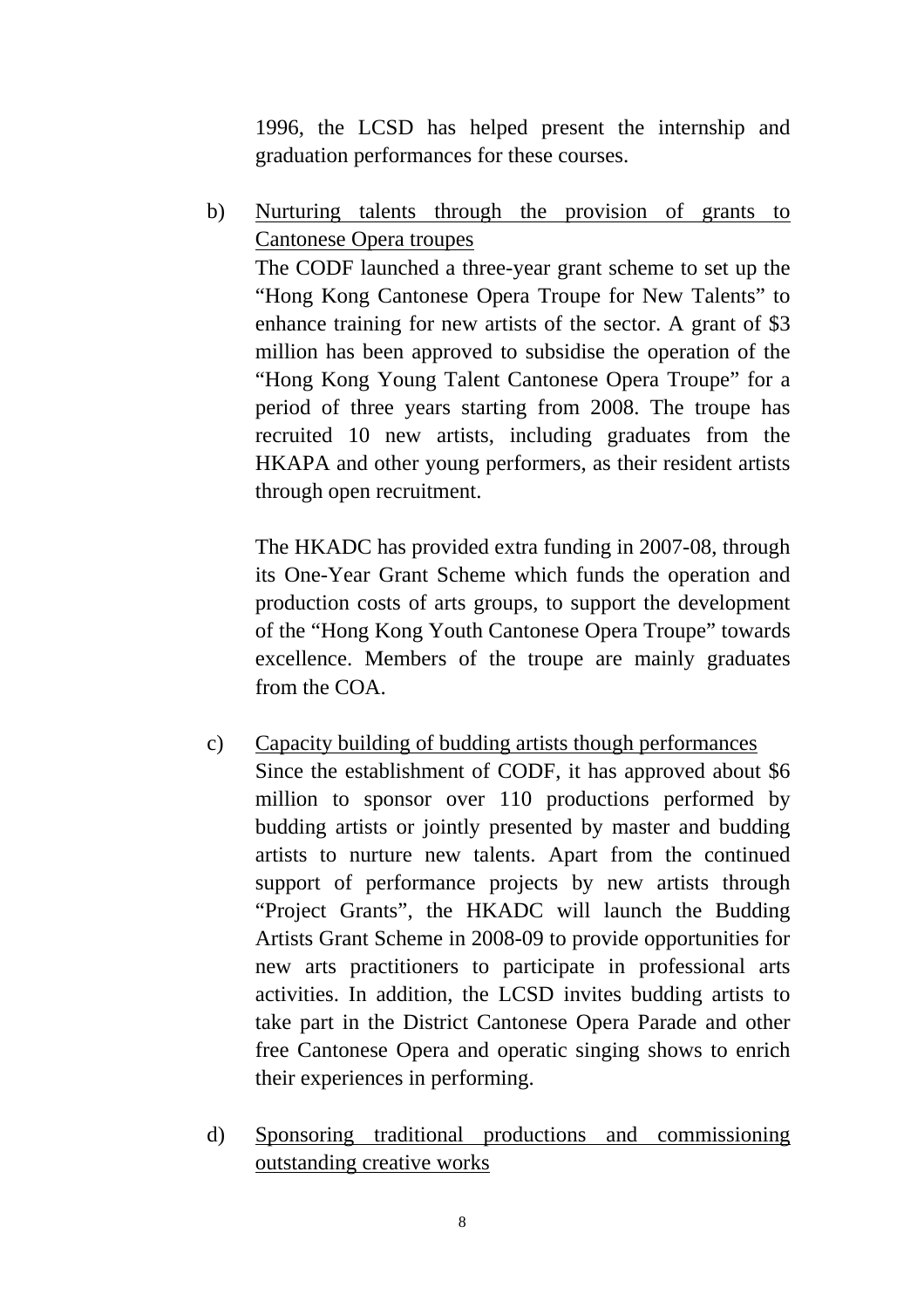To keep pace with the ever-changing environment, it would be necessary for the Cantonese Opera sector to build up young audience which is as important as maintaining their traditional performance techniques. The attractiveness of traditional Xiqu can be enhanced through various means such as producing new plays, developing new stories and applying different sorts of stagecraft, set and costumes. For the preservation and innovation of Cantonese Opera, the LCSD, the HKADC and the CODF organise and sponsor the staging of both traditional and new productions.

## Fostering cooperation among Guangdong, Hong Kong and Macao, and promoting cultural exchange

14. The 1<sup>st</sup> Greater Pearl River Delta Cultural Cooperation Meeting was held in Hong Kong in November 2002. One of the deliverables of the meeting was that Guangdong, Hong Kong and Macao had agreed to enhance cooperation in respect of Cantonese Opera. A working group on the promotion of Cantonese Opera among the three places was subsequently set up to the take forward different projects. So far the major cooperation projects have included the Cantonese Opera Day, the proposed inscription of Cantonese Opera on the Representative List of the Intangible Cultural Heritage of Humanity, the compilation of the Dictionary of Cantonese Opera, collaborative performances, and the International Conference on Cantonese Opera. The three places have successfully applied to the Ministry of Culture for the inclusion of Cantonese Opera into the first batch of heritage items on the intangible cultural heritage list at national level. We will continue to work together with Guangdong and Macao to apply to the United Nations Educational, Scientific and Cultural Organization for the inscription of Cantonese Opera on the Representative List of the Intangible Cultural Heritage of Humanity.

15. Cultural exchanges with other places are promoted through the funding support of the CODF which have funded several study tours and performances in the Mainland and Canada. The Arts Development Fund, which aims to providing funding support for local artists and arts groups to carry out cultural visit and exchange programmes, has sponsored a number of Cantonese Opera productions, Jing Opera and Qun Opera performed in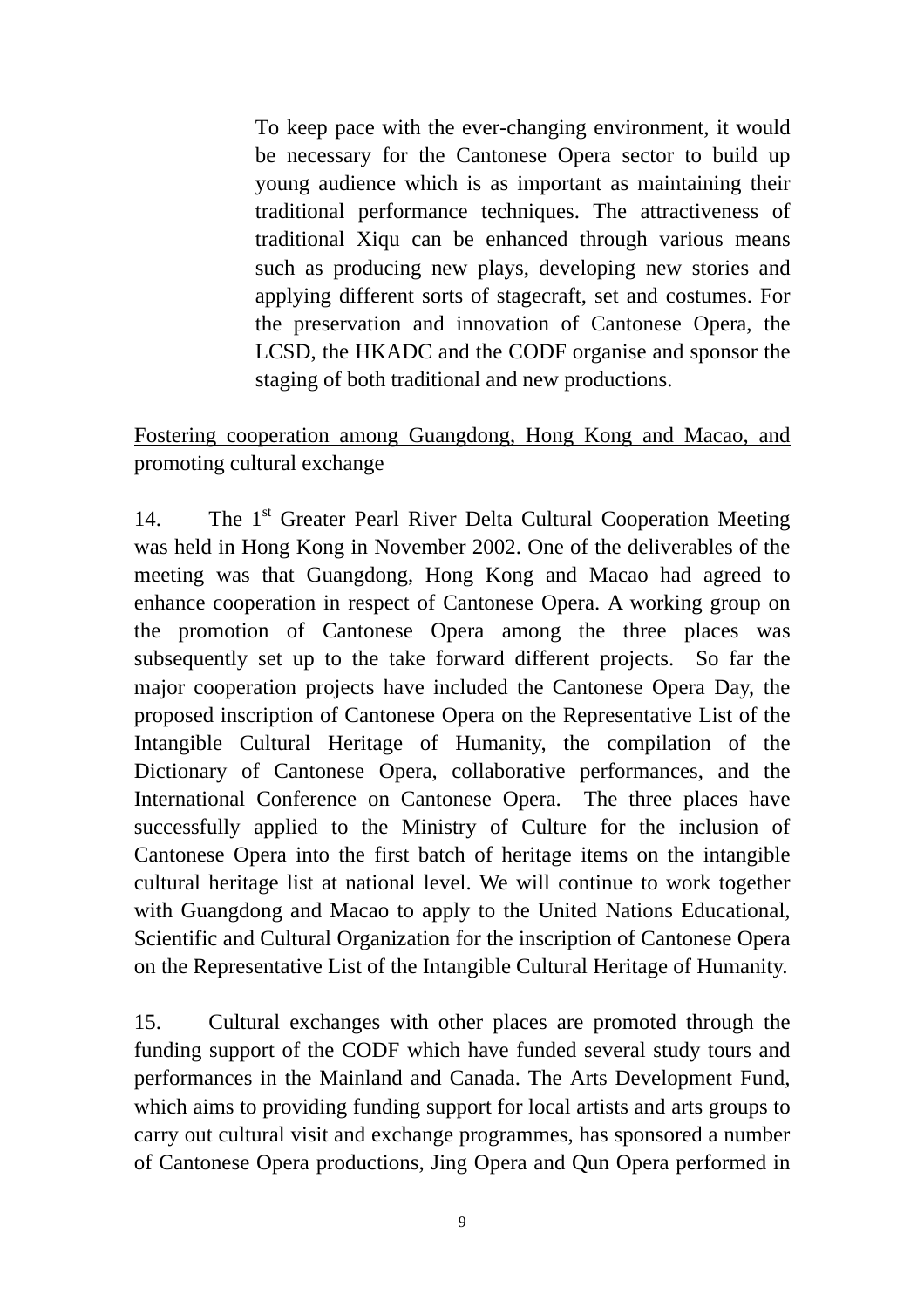the Mainland, Europe and America.

16. The HAB has extended its promotion efforts through the network of Cantonese Opera through the Beijing Office of the HKASR Government and other overseas Economic and Trade Offices (ETO). In 2000, the Chinese Artists Association of Hong Kong was funded to take part in the Drama Festival of China in Beijing and the Arts Festival of China in Nanjing. In 2006, we again supported the Cantonese Opera sector in forming a delegation to perform in the Hong Kong Cultural & Heritage Celebrations in Vancouver, Canada. In October 2007, the Beijing Office invited the Chinese Artists Association of Hong Kong to perform excerpts of Cantonese opera in Beijing in celebration of the  $10<sup>th</sup>$  Anniversary of Hong Kong's reunification with China. The ETO in New York is planning to invite a local Cantonese Opera troupe to stage performances in New York in late 2008, so as to introduce the art of Cantonese Opera to the mainstream audience in the United States.

## Preserving the essence of Cantonese Opera and showcasing treasures of cultural heritage

17. The LCSD, the HKADC and the CODF support the preservation of Cantonese operatic antiques and the study of the history of Cantonese Opera. They share the essence of Cantonese Opera with the public through the following channels –

> a) Collection and display of Cantonese operatic antiques and films

Currently, the Hong Kong Heritage Museum (HKHM) has a collection of over 20,000 items related to Cantonese opera. In addition to displaying these heritage items in its Cantonese Opera Heritage Hall on a regular basis, the HKHM also organises from time to time thematic exhibitions, for example, "Fong Yim Fun - Life & Work of a Female Cantonese Opera Artist" and "A Synthesis of Lyrical Excellence and Martial Agility - The Stage Art of Ng Kwan Lai". There are also 248 Xiqu films (including Cantonese Opera films) in total in the Hong Kong Film Archive for public enjoyment.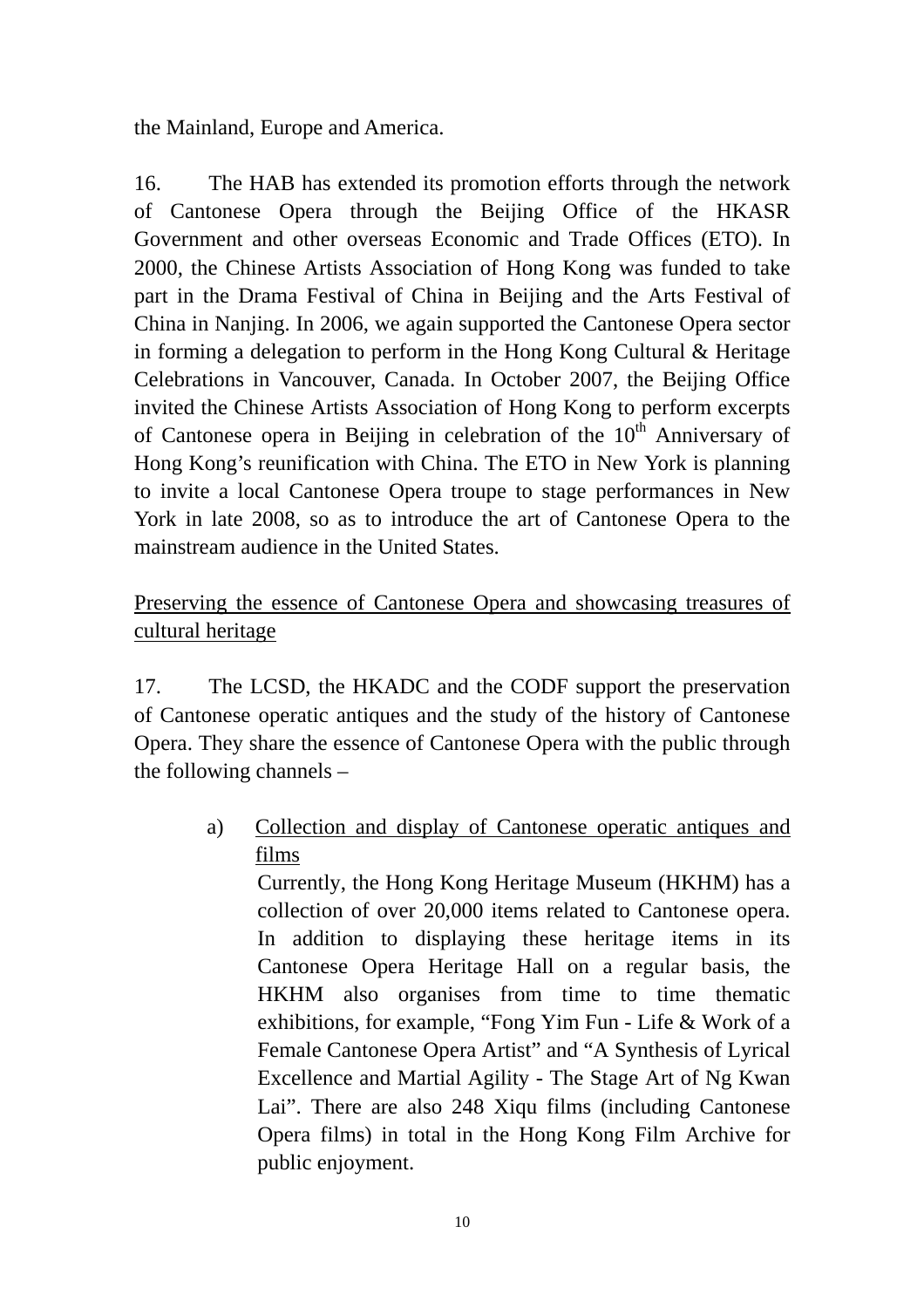- b) Preservation of traditional Paichang Xi and masterpieces of famous Cantonese Opera artists While Paichang Xi is a prescribed form of Cantonese Opera performance, most of them have been lost with the passage of time. The LCSD has not only arranged a number of performances of Paichang Xi by troupes from Hong Kong and the Mainland, its HKHM has also conducted thematic studies and kept records on this subject, and has so far built up a record of over 20 Paichang Xi, including "Searching the Palace", "A War between Father and Son" and "Water War". In addition, the LCSD organises performances of masterpieces by famous Cantonese Opera artists and with the consent of the artists and musicians, the HKHM would record at multi-angle such performances to fully reflect their performing skills in terms of singing, acting and movement, speech delivery, acrobatics and martial arts for the reference of Cantonese Opera students.
- c) Establishment of the Xiqu Information Centre The HKADC has supported the operation of the Chinese Opera Information Centre (COIC) of the Chinese University of Hong Kong since 2000. The COIC collects, organises and archives information on traditional Xiqu, and provides information on its website and telephone enquiry services.
- d) Archives and publication of Cantonese Opera information Both the HKADC and the CODF support the publication of books on Cantonese Opera and projects on the archives and study of related information. Examples are the Survey on Ritual Performances of Cantonese Opera conducted by the Chinese University of Hong Kong, and projects to archive and publish information on Mr. Lam Kar Sing and Ms. Fong Yim Fun.

#### Promoting Cantonese Opera as a major tourist attraction

18. Since 2002, the HKTB has launched the "Cultural Kaleidoscope"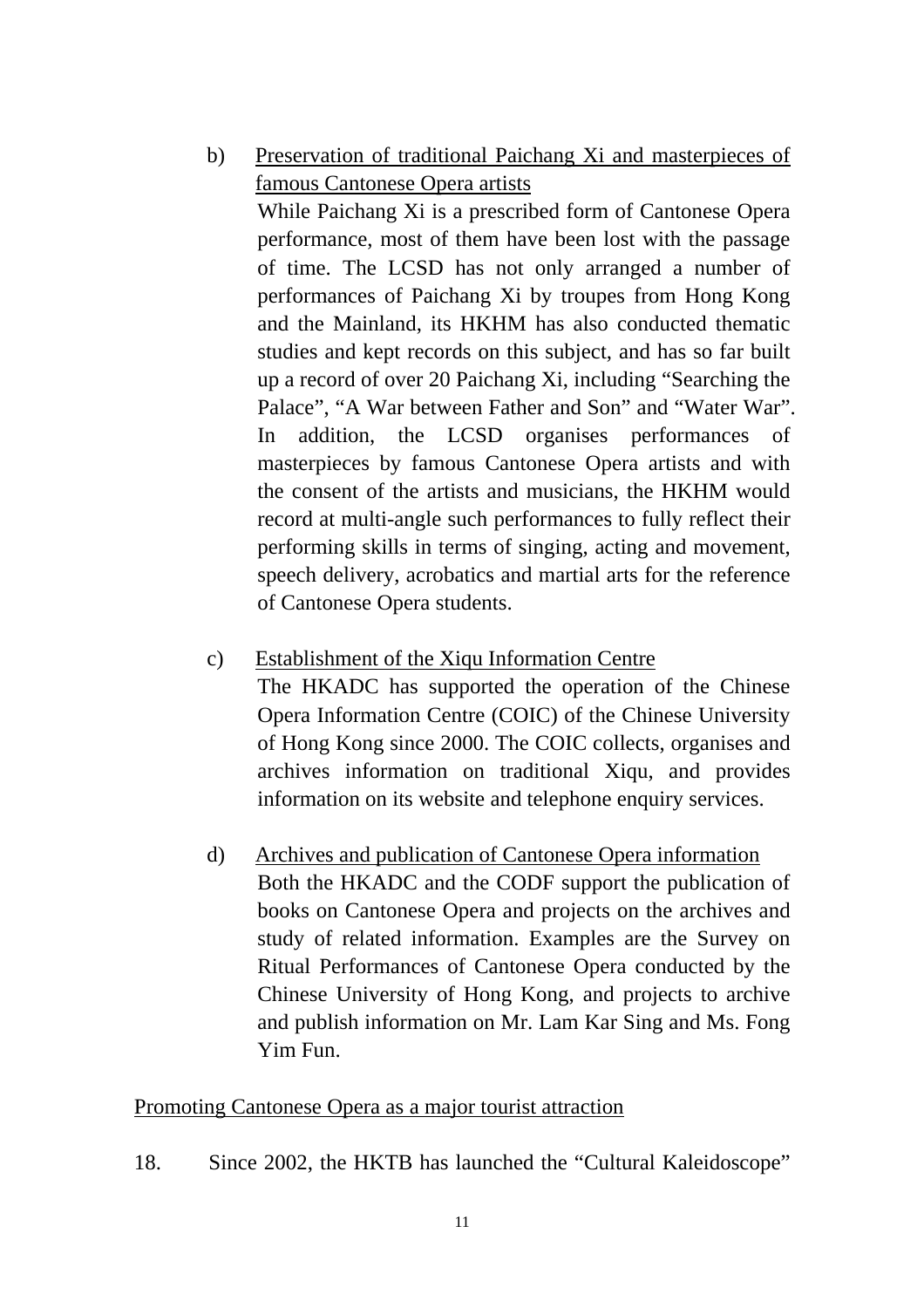programme which includes the promotion of Cantonese Opera in response to the visitors' interest in traditional culture. With the assistance of the Hong Kong Heritage Museum, the HKTB organises guided tours every Saturday for visitors to enjoy Cantonese Opera performances and these cultural tours have been very well-received by the tourists. The HKTB also put on its website information on the current and coming local Cantonese Opera performances in Hong Kong and arranges coverage of these programmes by overseas media.

19. To attract more tourists to enjoy the festive atmosphere in bamboo theatres, ritual performances of Cantonese Opera presented during traditional festivals, such as the Birthday of Tin Hau, the Birthday of Tam Kung and the Cheung Chau Bun Festival are usually the highlights of the HKTB's publicity programme.

### Resources spent on the promotion of Cantonese Opera

20. In 2007-08, the resources allocated to the development of Cantonese Opera development amounted to about \$35 million. The total number of full-length Cantonese opera and excerpts of Cantonese opera performances (excluding Cantonese operatic singing performances) organised by the LCSD or arts groups and presented in the 13 LCSD venues increased from 241 in 2005 to 327 in 2007, and the number of audience from about 150,000 to about 220,000. In 2008-09, the LCSD plans to organise over 350 performances, more than 100 of which will be ticketed performances.

### *Efforts in the promotion of other Xiqu*

21. Both the LCSD and the HKADC support the promotion of other Xiqu and their work in this regard include –

> a) Promotion of other Xiqu by LCSD The LCSD has been actively introducing other representative and valuable traditional Xiqu, including classical repertoires of different schools. Troupes specialised in Jing Opera, Qun Opera, Yue Opera, Chuan Opera and other regional theatrical genres are invited to perform in Hong Kong from time to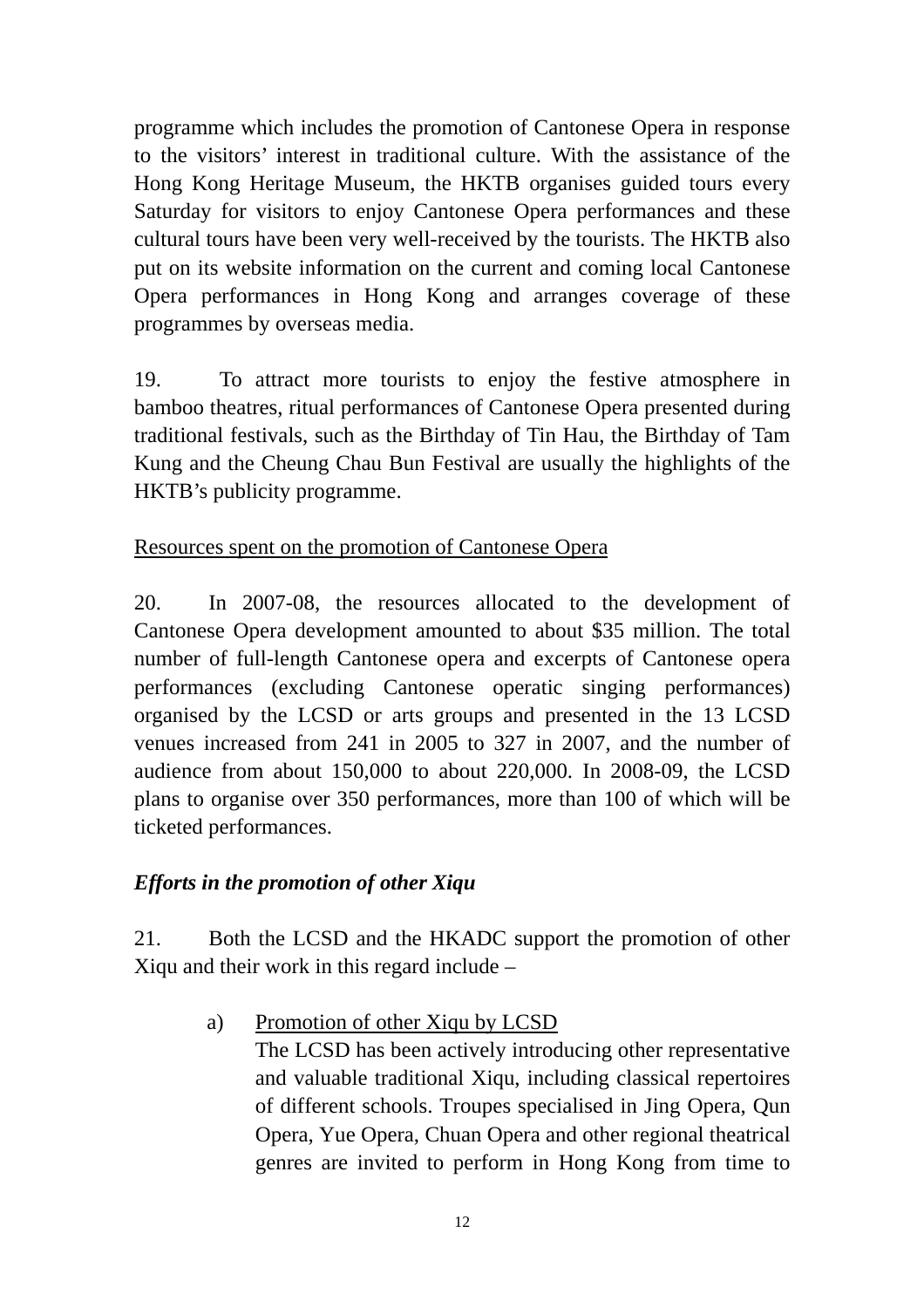time, for example, the "Chinese Regional Opera Series" and the "Chinese Operas with an Ancient Lineage". Other Xiqu are also introduced to the general public through the Community Cultural Ambassador Scheme which consists of a series of activities such as appreciation sessions/demonstrations, workshops, movies, seminars and graduation performances.

 The LCSD also presents experimental Xiqu programmes to attract young audience to examine the versatility of other Xiqu from a new perspective. Moreover, thematic seminars, appreciation classes and exhibitions on other Xiqu are held to enhance the appreciation ability of the audience. English and Chinese subtitles are available in all other Xiqu performances organised by the LCSD to attract local and overseas audience.

 In 2008-09, the LCSD plans to present over 100 performances of other Xiqu, more than 40 of which will be ticketed ones, to attract an estimated audience of 30,000.

b) Support of the HKADC for the development of other Xiqu Since its establishment, the HKADC has been providing support to the development of Xiqu genres (Jing Opera, Qun Opera, Yue Opera and Puppetry) other than Cantonese Opera. Starting from 1998, a Jing/Qun Opera troupe has been funded through the HKADC's "Administration Support Grant", which is a one-year funding support on administrative expenses for an arts group, and later through the "One-Year Grant". The operation of a Yue Opera troupe was sponsored with the "Administration Support Grant" in 1997. The HKADC has so far provided a total grant of over \$7.2 million in support of other Xiqu groups through the above grant schemes.

In 2007-08, the resources for the Xiqu Art Form Group (including Cantonese Opera) stand for 10% or \$7 million of the total allocation among the ten art form groups supported